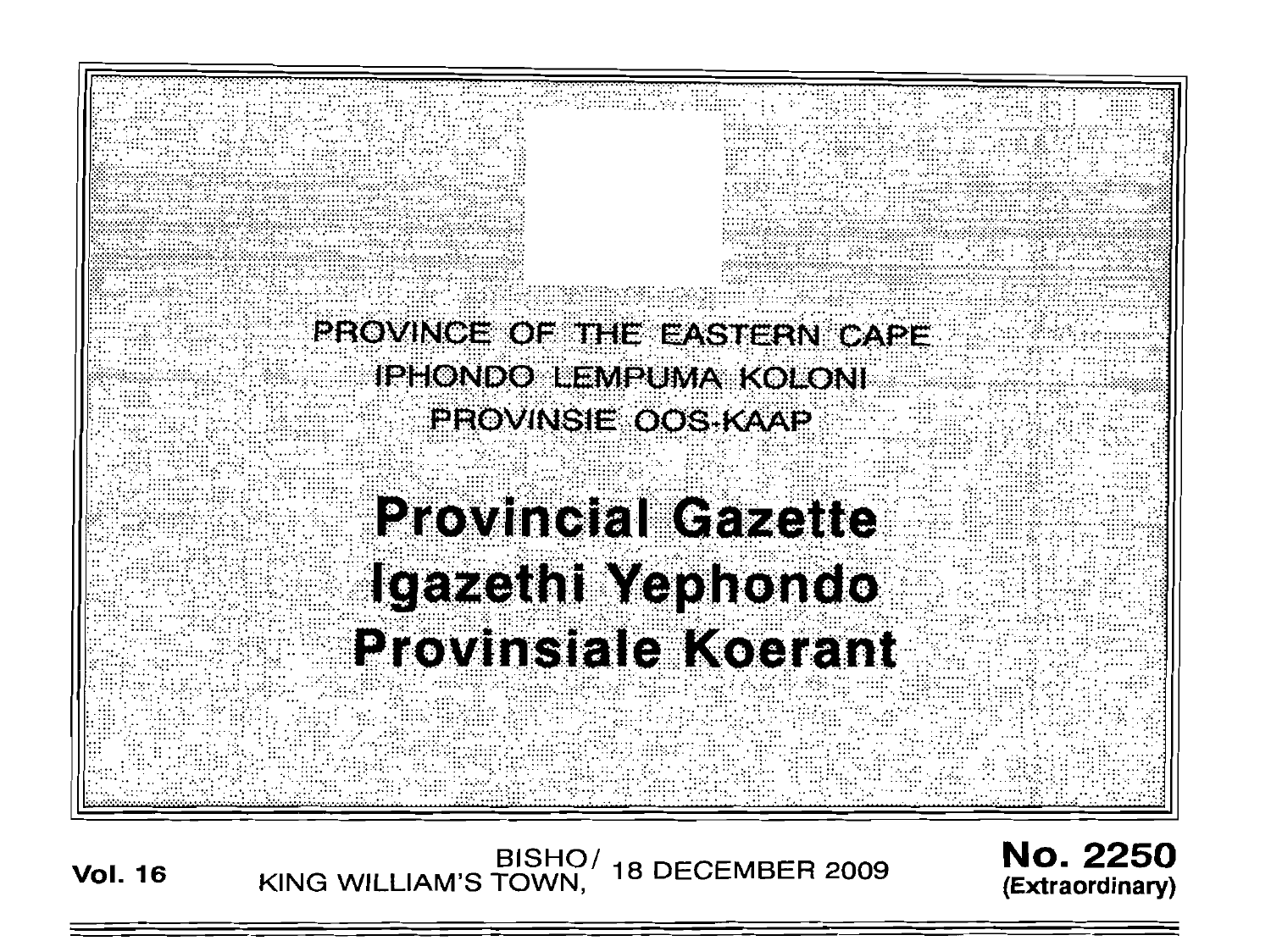# IMPORTANT NOTICE

The Government Printing Works will not be held responsible for faxed documents not received due to errors on the fax machine or faxes received which are unclear or incomplete. Please be advised that an "OK" slip, received from a fax machine, will not be accepted as proof that documents were received by the GPW for printing. If documents are faxed to the GPW it will be the sender's responsibility to phone and confirm that the documents were received in good order.

Furthermore the Government Printing Works will also not be held responsible for cancellations and amendments which have not been done on original documents received from clients.

|  |  |  |  | <b>CONTENTS • INHOUD</b> |  |
|--|--|--|--|--------------------------|--|
|--|--|--|--|--------------------------|--|

| No. |                        | Pace<br>No. | Gazette<br>No. |
|-----|------------------------|-------------|----------------|
|     | <b>GENERAL NOTICES</b> |             |                |
|     |                        |             | 2250           |
|     |                        |             | 2250           |

|  | 2250 |
|--|------|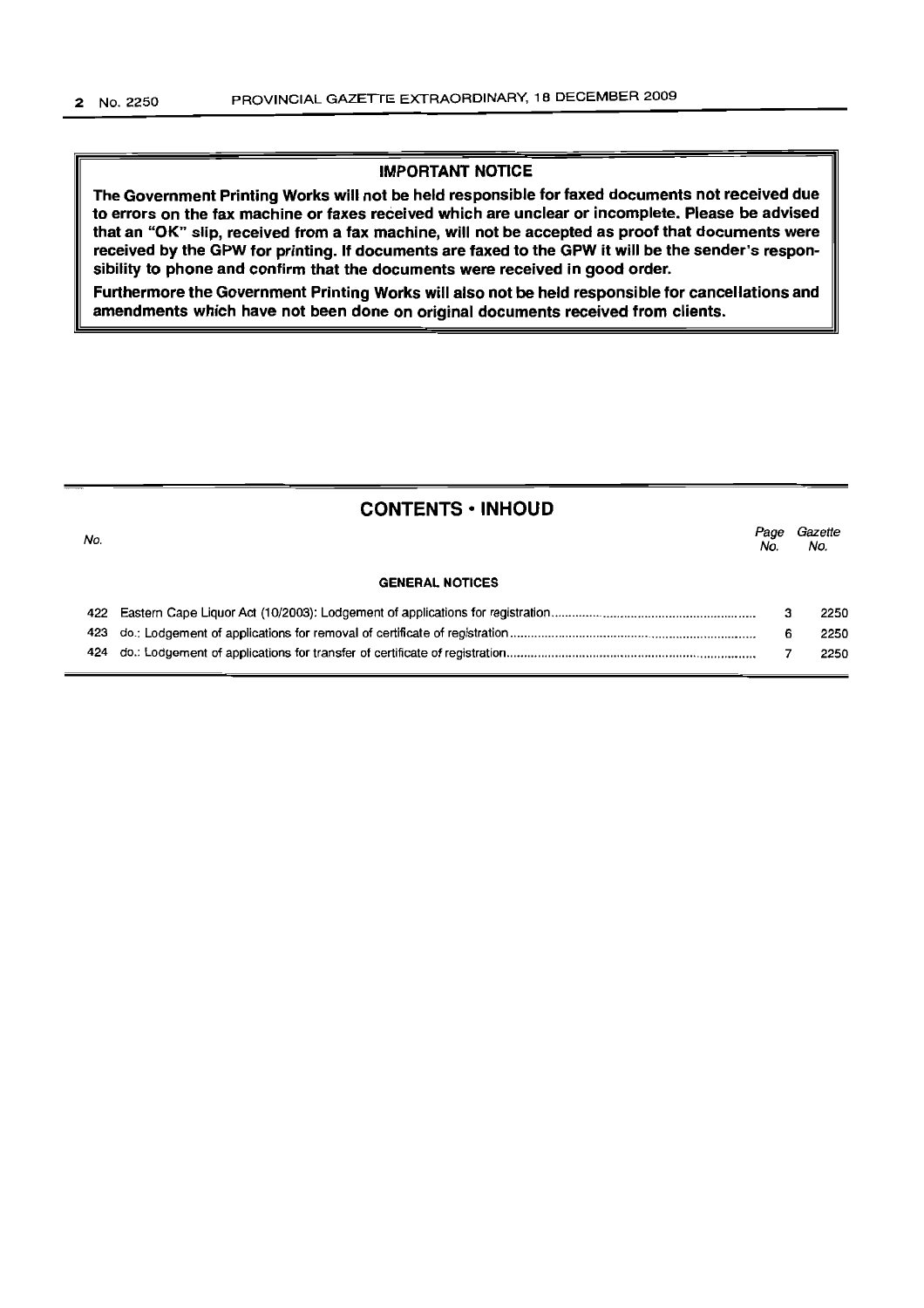# GENERAL NOTICES

No. 422

1. CM3 [Reg 4 (1)]

#### EASTERN CAPE LIQUOR ACT, 2003 (Act No. 10 of 2003) NOTICE OF LODGEMENT OF APPLICATIONS FOR REGISTRATION

Notice is hereby given that the applications for registration, particulars of which appear in the Schedule hereunder, have been lodged with the Board.

Interested parties may, free of charge, inspect any application which appears in the Schedule hereunder and may within twenty one days of this notice, lodge with the Board written representations in support of, or written objections.

#### THEMBI ZONO - GXOYIYA EASTERN CAPE LIQUOR BOARD 09 December 2009

#### **SCHEDULE**

| 1                 |                                     | $\overline{2}$                       | 3                                   | 4                                   | 5                                                                                             |
|-------------------|-------------------------------------|--------------------------------------|-------------------------------------|-------------------------------------|-----------------------------------------------------------------------------------------------|
|                   | <b>Application</b><br><b>Number</b> | Name and<br>number of Ward           | Kind of registration<br>applied for | <b>Kind of liquor</b><br>to be sold | Name under which business is<br>to be conducted and particulars<br>of the erf, street or farm |
| 1.                | <b>ECP 17606</b>                    | Ward 2 NMMM                          | Consumption on<br>premises          | All kinds                           | Kings Beach Surf Lifesaving Club,<br>Erf 575 Beach Rd, Kings Beach,<br>Humewood, PE           |
| 2.                | <b>ECP 17607</b>                    | Ward 11 KSD<br>Municipality          | Consumption on and<br>off premises  | All kinds                           | T.J's Taver, Funda Str, Mandela<br>Park, Mthatha                                              |
| 3.                | <b>ECP 17608</b>                    | Ward 4 Port St<br>Johns Municipality | Consumption on and<br>off premises  | All kinds                           | Ekuphumleni Tavern, Getho Loc,<br>Thombo A/A, Port St Johns                                   |
| 4.                | <b>ECP 17609</b>                    | Ward 8 Port St<br>Johns Municipality | Consumption on and<br>off premises  | All kinds                           | Dikeni Tavern, Ngxongweni Loc,<br>Lutengele A/A, Port St Johns                                |
| 5.                | <b>ECP 17610</b>                    | Ward 5 Port St<br>Johns Municipality | Consumption on and<br>off premises  | All kinds                           | M.Mtimba Tavern, Mampumbe<br>A/A, Mkanzini Loc, Port St Johns                                 |
| 6.                | <b>ECP 17611</b>                    | Ward 21<br>Nyandeni<br>Municipality  | Consumption on and<br>off premises  | All kinds                           | Nolwazi Tavern, YC Loc, Dumasi<br>A/A, Ngqeleni                                               |
| 7.                | <b>ECP 17612</b>                    | Ward Engcobo<br>Municipality         | Consumption on and<br>off premises  | All kinds                           | Yizo Yizo Tavern, Mhlophekazi<br>A/A, Engcobo                                                 |
| 8.                | <b>ECP 17613</b>                    | Ward 29 KSD<br>Municipality          | Consumption on and<br>off premises  | All kinds                           | Woza Woza Tavern, Cezu Loc,<br>Upper Ngqwarha, Mqanduli                                       |
| 9.                | <b>ECP 17614</b>                    | Ward 26<br>Nyandeni<br>Municipality  | Consumption on and<br>off premises  | All kinds                           | Mandulve Tavern, Mandleni Loc,<br>Ntsimbini A/A, Ngqeleni                                     |
| 10.               | <b>ECP 17615</b>                    | Ward 4 Port St<br>Johns Municipality | Consumption on and<br>off premises  | All kinds                           | Qurious Tavern, Getho Loc,<br>Thombo A/A, Port St Johns                                       |
| 11.               | <b>ECP 17616</b>                    | Ward 4 Port St<br>Johns Municipality | Consumption on and<br>off premises  | All kinds                           | Masondliwe Tavern, Getho Loc,<br>Thombo A/A, Port St Johns                                    |
| $\overline{12}$ . | <b>ECP 17617</b>                    | <b>Ward Sengu</b><br>Municipality    | Consumption on and<br>off premises  | All kinds                           | Mahoyana Tavern, Esichengeni<br>Village, Blekana Village,<br>Sterkspruit                      |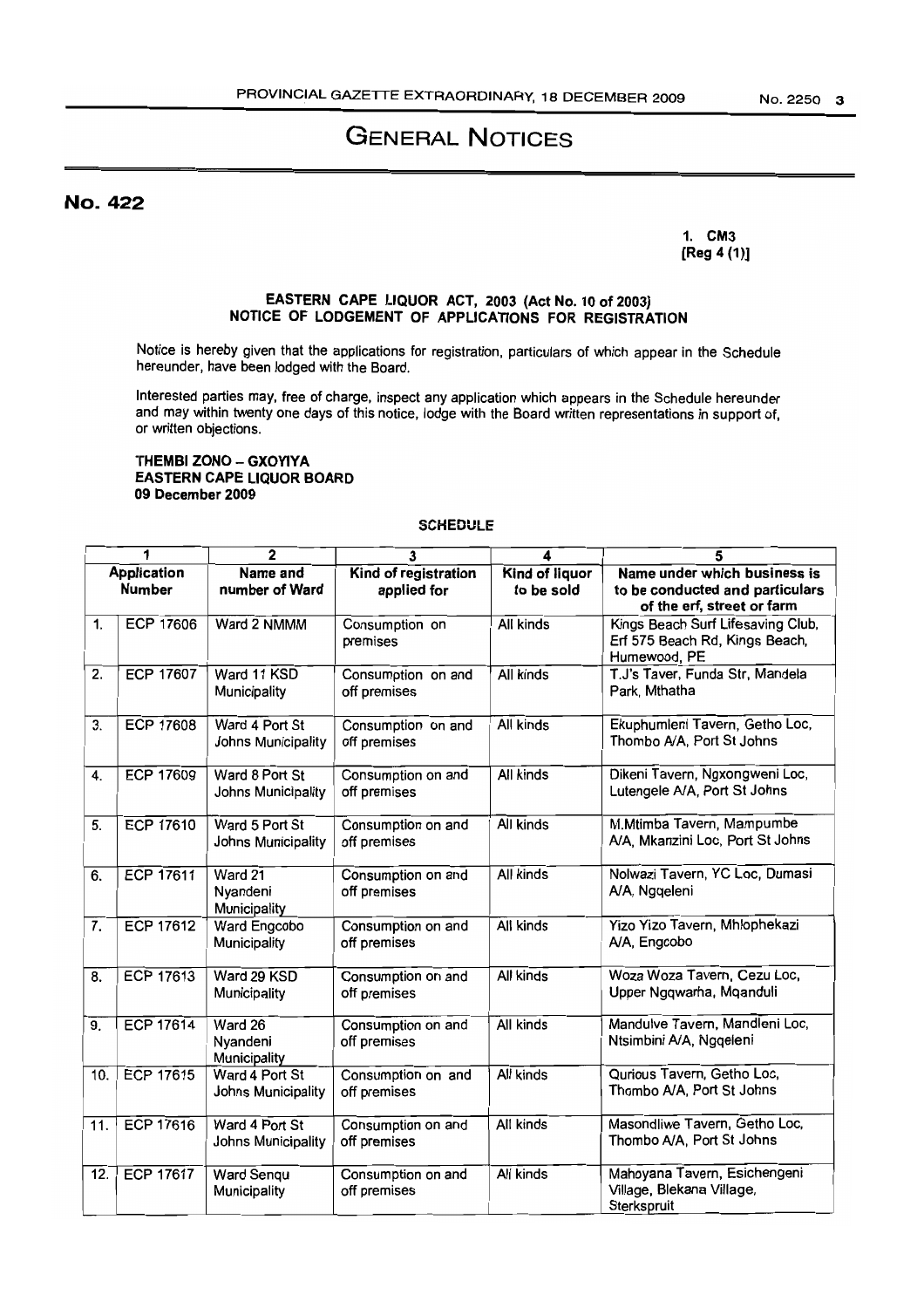| 13. | ECP 17618        | Ward 28 KSD<br>Municipality               | Consumption on and<br>off premises | All kinds | Mpuku Tavern, Sakela Loc,<br>Cacadu A/A, Mthatha               |
|-----|------------------|-------------------------------------------|------------------------------------|-----------|----------------------------------------------------------------|
| 14. | ECP 17619        | Ward 28 KSD<br>Municipality               | Consumption on and<br>off premises | All kinds | Nonyameko Tavern, Mpunzana<br>A/A, Mqanduli                    |
| 15. | ECP 17620        | Ward 31 KSD<br>Municipality               | Consumption on and<br>off premises | All kinds | Warp 9 Tavern, Qweqwe Loc,<br>Mthatha                          |
| 16. | <b>ECP 17621</b> | Ward BCM                                  | Consumption on and<br>off premises | All kinds | Tilili's Tavern, 183 Mabobosini,<br>Mdantsane                  |
| 17. | <b>ECP 17622</b> | Ward BCM                                  | Consumption on and<br>off premises | All kinds | Mtshatsheni's Tavern, 1227<br>N.U.17, Mdantsane                |
| 18. | ECP 17623        | Ward BCM                                  | Consumption on and<br>off premises | All kinds | Joyce's Tavem, 506 N.U.11A,<br>Mdantsane                       |
| 19. | <b>ECP 17624</b> | Maletswai<br>Municipality                 | Consumption off<br>premises        | All kinds | Pick 'n Pay, 33 Sommerset Str,<br>Aliwal North                 |
| 20. | <b>ECP 17625</b> | Nkonkobe<br>Municipality                  | Consumption on and<br>off premises | Ali kinds | Lindelwa's Tavern, Burnshill Loc,<br>Middledrift               |
| 21. | <b>ECP 17626</b> | Nkonkobe<br>Municipality                  | Consumption on and<br>off premises | All kinds | Leta's Tavern, 954 Dlepu Str, New<br>Tinisi Loc, Fort Beaufort |
| 22. | <b>ECP 17627</b> | Intsika Yethu<br>Municipality             | Consumption on and<br>off premises | All kinds | Fix Tavern, Ngudle A/A, Tsojane<br>Loc, Tsomo                  |
| 23. | ECP 17628        | Ward 8 KSD<br>Municipality                | Consumption on and<br>off premises | All kinds | Phila Tavern, Ngxongweni Loc,<br>Lutengele A/A, Port St Johns  |
| 24. | ECP 17629        | Ward 8 KSD<br>Municipality                | Consumption on and<br>off premises | Ali kinds | Black Diamond Lounge, 43 Sprigg<br>Str, Mthatha                |
| 25. | <b>ECP 17630</b> | Ward 59 NMMM                              | Consumption off<br>premises        | All kinds | Tanana's Liquors, 37 Kaodo Str,<br>N.U.5 Motherwell, PE        |
| 26. | ECP 17631        | Ward 57 NMMM                              | Consumption on and<br>off premises | All kinds | Bongo's Tavern, 166 Ngqokweni<br>Str, N.U.9 Motherwell, PE     |
| 27. | ECP 17632        | Ward 6 Port St<br>Johns Municipality      | Consumption on and<br>off premises | All kinds | Nomvuzo Tavern, Maheng<br>Township, Port St Johns              |
| 28. | ECP 17633        | Ward 23 NMMM                              | Consumption on and<br>off premises | All kinds | Pinkie's Tavern, 7 Indwe Str,<br>Showvillage, Motherwell, PE   |
| 29. | ECP 17634        | Ward 13 NMMM                              | Consumption on and<br>off premises | All kinds | Simone's Pal, 20 Pisces Rd, Ext 3,<br>Gelvandale, PE           |
| 30. | ECP 17635        | Ward 8 Inxyba<br>Yethemba<br>Municipality | Consumption on and<br>off premises | All kinds | Phaki's Tavern, 28 Mongesi Nelani<br>Str, Michausdal, Cradock  |
| 31. | ECP 17636        | Ward 5 BCM                                | Consumption on and<br>off premises | All kinds | Bayza's Tavern, Peelton Loc, King<br>Williams Town             |
| 32. | ECP 17637        | Ward 23 NMMM                              | Consumption on and<br>off premises | All kinds | Whoz Who Jazz Club, 189 Gaba<br>Str, N.U.2 Motherwell, PE      |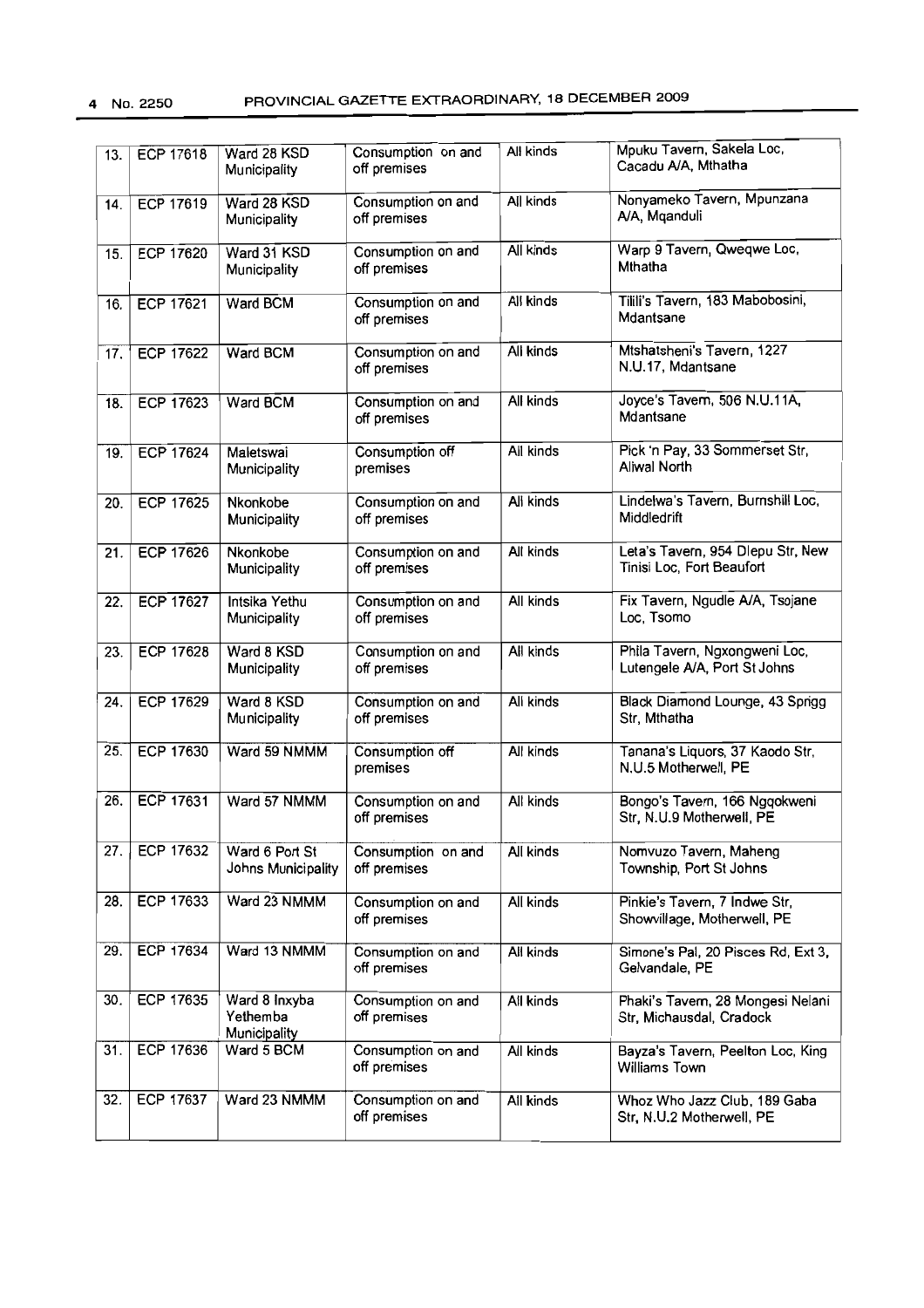| 33. | <b>ECP 17638</b> | Ward 31 NMMM                         | Consumption off<br>premises        | All kinds        | Sir Reu's Place, 42 Hazel R, Delta<br>Flats, Algoa Park, PE                           |
|-----|------------------|--------------------------------------|------------------------------------|------------------|---------------------------------------------------------------------------------------|
| 34. | <b>ECP 17639</b> | Ward 29 NMMM                         | Consumption on and<br>off premises | All kinds        | Jazz's Place, No.2 Fourth Avenue,<br>Zwide 2, PE                                      |
| 35. | <b>ECP 17640</b> | Ward 17<br>Amahlathi<br>Municipality | Consumption on and<br>off premese  | All kinds        | Minti's Tavern, Kologha Loc,<br>Stutterheim                                           |
| 36. | <b>ECP 17641</b> | Ward 14<br>Ngqushwa<br>Municipality  | Consumption on and<br>off premises | All kinds        | Ntozonke Tavern, Celetyuma A/A,<br>Peddie                                             |
| 37. | <b>ECP 17642</b> | Ward 10<br>Amahlathi<br>Municipality | Consumption on and<br>off premises | All kinds        | Boomshaka Tavern, Zanyokwe<br>Loc, Keiskammahoek                                      |
| 38. | <b>ECP 17643</b> | Ward 33<br>Nkonkobe<br>Municipality  | Consumption on and<br>off premises | All kinds        | 4U2BU Entertainment and<br>Amusement, Erf 1404, Protea Str,<br>Newtown, Fort Beaufort |
| 39. | <b>ECP 17644</b> | Ward 10<br>Nkonkobe<br>Municipality  | Consumption on and<br>off premises | All kinds        | Mamzets Tavern, Cwarhu Loc,<br>Middledrift                                            |
| 40. | <b>ECP 17645</b> | Ward 14<br>Ngqushwa<br>Municipality  | Consumption on and<br>off premises | All kinds        | Nongangobile's Tavern, Nonyaniso<br>Loc, Peddie                                       |
| 41. | <b>ECP 17646</b> | Ward 16<br>Nkonkobe<br>Municipality  | Consumption on and<br>off premises | All kinds        | Letaz Tavern, Cwaru Loc,<br>Middledrift                                               |
| 42. | <b>ECP 17647</b> | Ward 7 Ndlambe<br>Municipality       | Consumption on and<br>off premises | All kinds        | Port Alfred Tennis Club, Erf 1404,<br>Causeway, Port Alfred                           |
| 43. | <b>ECP 17648</b> | Ward 2 Elundini<br>Munucipality      | Consumption on and<br>off premises | All kinds        | Luja's Tavern, 1334 Old Loc, Ugie                                                     |
| 44. | <b>ECP 17649</b> | Ward 4 Elundini<br>Municipality      | Consumption on and<br>off premises | All kinds        | Hill Tops Tavern, Ngcele A/A,<br>Maclear                                              |
| 45. | <b>ECP 17650</b> | Ward 1 Sengu<br>Municipality         | Consumption on and<br>off premises | All kinds        | Amabhele Tavern, Ndofela Village,<br>Sterkspruit                                      |
| 46. | <b>ECP 17651</b> | Ward 23 Matatiele<br>Municipality    | Consumption on and<br>off premises | All kinds        | Gebu Tavern, Mtsolong A/A,<br>Mangolong, Mt Fletcher                                  |
| 47. | <b>ECP 17652</b> | Ward 5 Kouga<br>Municipality         | Consumption on<br>premises         | All kinds        | Eziko Traditional Cuisine, Erf 477<br>Du Plessie Str, Humansdorp                      |
| 48. | ECP 17653        | Ward 2<br>Camdeboo<br>Municipality   | Micro Manufacturing                | All kinds        | Graaff Reinet Museum, No.1<br>Murray Str, Graaff Reniet                               |
| 49. | ECP 17654        | Ward 26 KSD<br>Municipality          | Consumption on and<br>off premises | All kinds        | Ziphilele Tavern, Madwaleni Loc,<br>Ntlangaza A/A, Mqanduli                           |
| 50. | ECP 17655        | Ward 46 NMMM                         | Consumption on and<br>off premises | All kinds        | Teresa's Tavern, 7 Sagwityi Str,<br>Chris Hani, Kwa Nobuhle,<br>Uitenhage             |
| 51. | <b>ECP 17656</b> | <b>BCM</b>                           | Consumption on and<br>off premises | All kinds        | Sheilla's Tavern, 2083 N.U.11A,<br>Mdantsane                                          |
| 52. | <b>ECP 17657</b> | Amahlathi<br>Municipality            | Consumption on and<br>off premises | <b>All kinds</b> | Boniswa's Tavern, Ngqanda<br>Village, Toise Loc, Stutterheim                          |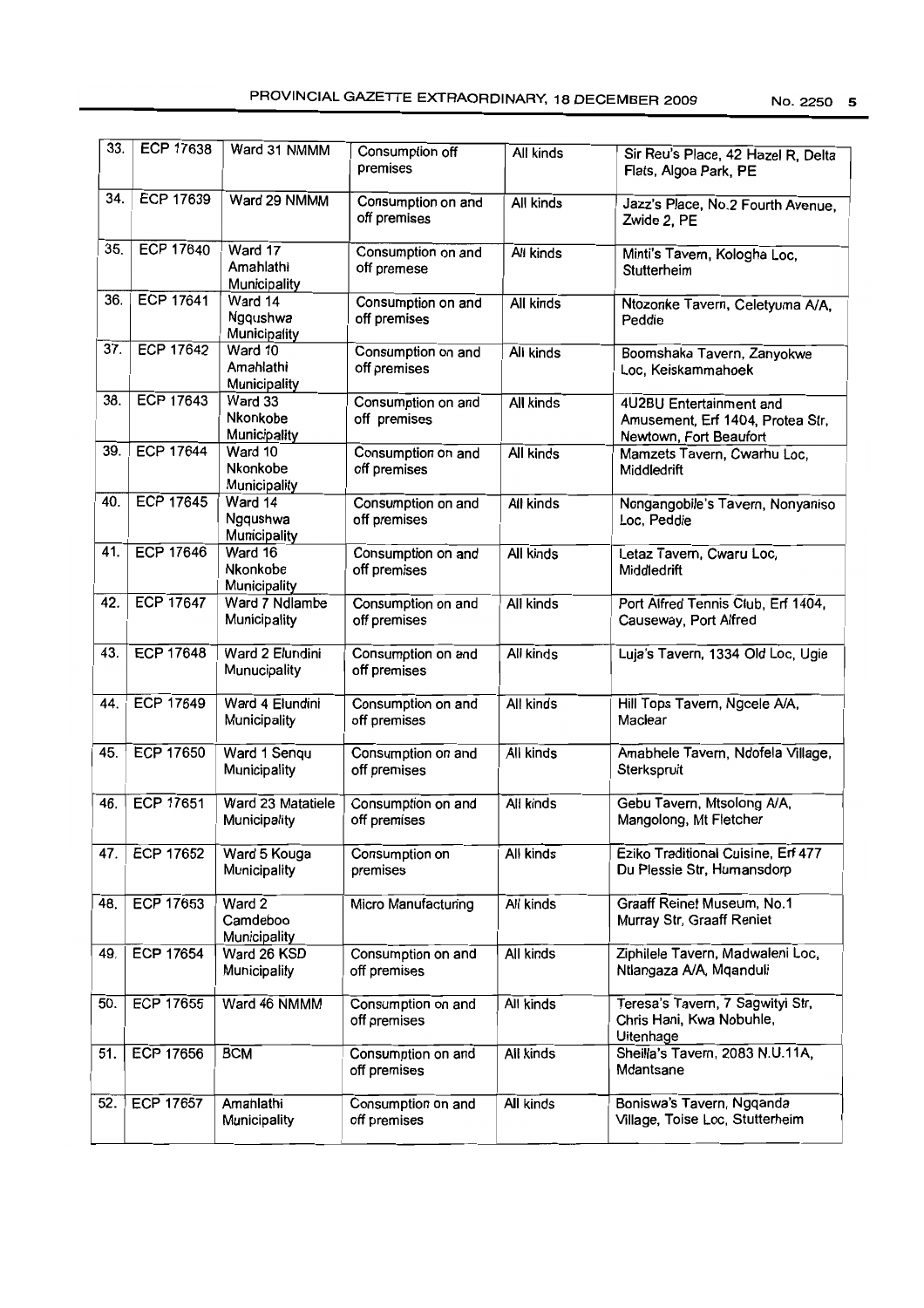# No. 423

FORM 13 [Reg 16 (1)]

#### EASTERN CAPE LIQUOR ACT, 2003 (Act No. 10 of 2003)

#### NOTICE OF LODGEMENT OF APPLICATIONS FOR REMOVAL OF CERTIFICATE OF REGISTRATION

Notice is hereby given that the applications for removal of certificates of registration, particulars of which appear in the Schedule hereunder, have been lodged with the Board.

Interested parties may, free of charge, inspect any application which appears in the Schedule hereunder and may within twenty one days of this notice, lodge with the Board written representations in support of, or written objections.

THEMBIE ZONO - GXOYIYA EASTERN CAPE LIQUOR BOARD 09 December 2009

#### **SCHEDULE**

| <b>Application Number</b> |           | Name and<br>number of Ward | Particulars of<br>certificate of | <b>Particulars of holder</b><br>of certificate of | <b>Particulars of the</b><br>proposed premises |
|---------------------------|-----------|----------------------------|----------------------------------|---------------------------------------------------|------------------------------------------------|
|                           |           |                            | registration                     | registration                                      |                                                |
|                           | ECP 15675 | Ward 41 NMMM               | Belinda's Place, 13              | Belinda Van Vuuren, 23                            | Belinda's Place, 24 Carob                      |
|                           |           |                            | Carob                            | Str, St Jute Str, Ext 28, PE                      | Str, Jacksonville, PE                          |
|                           |           |                            | Jacksonville, PE                 |                                                   |                                                |